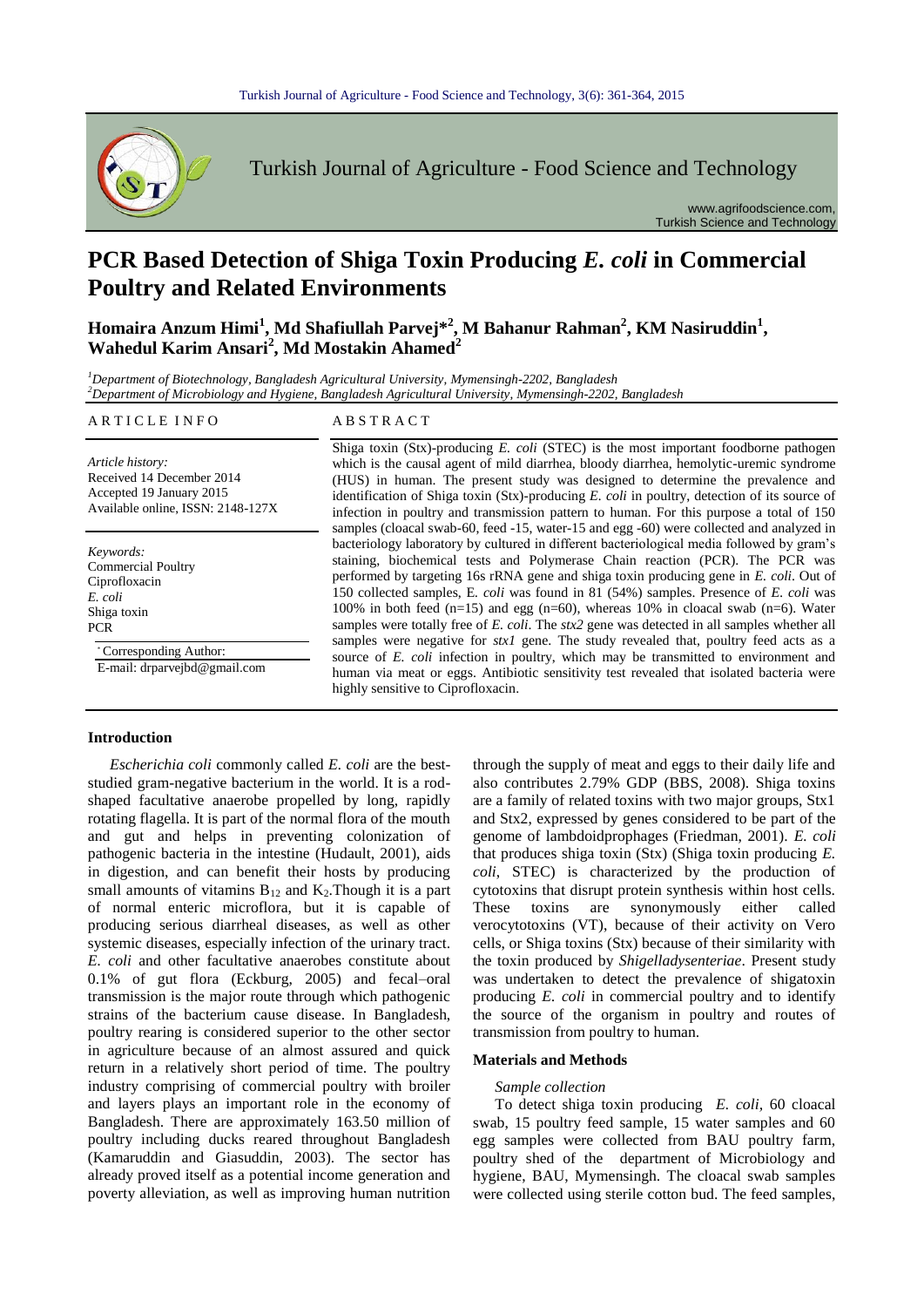water samples ang eggs were collected in sterile tube. After collection, the samples were carried to the bacteriology laboratory for analysis.

#### *Bacteriological analysis*

The nutrient broth containing the swab sample was incubated for overnight at 37°C for primary growth. Growth of the organism is indicated by the development of turbidity of the broth. The feed and eggs were washed with PBS. The water sample and PBS used for feed and egg wash was directly used for culture. EMB agar (Himedia, India) and MacConkey agar media (Hi-media, India) were streaked aseptically with primary culture and incubated at 37°C for overnight. Appearance of the colony of pink/red and greenish black with metallic sheen appears on MC and EMB agar plates respectively was considered positive for *E. coli* and stained with Gram's stain. Then examined under microscope with high power objectives (100X) using immersion oil. *E. coli* were characterized by their ability to ferment glucose, sucrose, lactose, maltose and mannitol to produce gas  $(CO<sub>2</sub>)$ , positive for indole test and MR test, and negative for VP test.

#### *Molecular Characterization by PCR*

Bacterial DNA was extracted using Wizard® Genomic DNA purification kit, (Promega, USA). The extraction procedure was done according to protocol provided by kit. All samples were examined by three pairs of primers (Table 1) to detect *16S RNA* gene and shiga toxin producing gene, *stx1* and *stx2*. Thermal profiles used in PCR are discussed below (Table 2, 3 and Fig. 1, 2).

The thermal conditions to amplify stx2 gene was same as stx1 except the annealing temperature was at 59°C for 1 min. PCR amplification was performed on a thermo cycler (Eppendorf Personal, Germany). PCR products

Table 1 Primers used in this study

were separated on 1.5% agarose gel, stained with ethidium bromide and photographed using a Gel documentation system (BioRad). *E. coli* reference strain EDL933 was used as positive control. In vitro antibiotic sensitivity test was performed according to the guidelines of Clinical and Laboratory Standard Institute (CLSI, 2012). Ciprofloxacin, Levofloxacin, Nalidixic Acid and Gatifloxacin were used in this study. The concentration of each disc was 5μg.

#### *Data analysis*

The results were compared statistically by chi-square test. Statistical analysis was performed by using SPSS software version11.5 (SPSS Inc., Chicago, IL, USA).

#### **Result**

After 2 hours culture in nutrient broth, the clear transparent broth were changed to turbid, which indicates bacterial growth. EMB agar plates streaked with the organism and incubated at 37°C for 24 hrs. The growth of *E. coli* was indicated smooth, circular, greenish black color colonies with metallic sheen. MC agar plates streaked separately with the organism and revealed the growth of *E. coli* after 24 hours of incubation at 37°C aerobically and were indicated by the growth of bright pink or red colored colony. The microscopic examination of Gram's stained smears from NB, MC agar and EMB revealed Gram negative, pink colored, small rod shaped organisms arranged in single, pairs or short chain. A series of biochemical tests especially selective for *E. coli* were performed. *E. coli* can ferment all the five basic sugars (dextrose, sucrose, lactose, maltose and mannitol) and produce acid and gas*. E. coli* also showed positive reaction in MR and Indole test but negative to VP reaction.

| <b>Primers</b> | Sequence $(5'$ -3')                  | Target gene      | Product size | References      |  |
|----------------|--------------------------------------|------------------|--------------|-----------------|--|
| $ECO-1$        | <b>GACCTCGGTTTAGTTCACAGA</b>         | $16s$ RNA        | 585 bp       | Hassan et al.   |  |
| $ECO-2$        | <b>CACACGCTGACGCTGACCA</b>           |                  |              | 2014            |  |
| $STX1-F$       | CACAATCAGGCGTCGCCAGCGCACTTGCT        |                  |              |                 |  |
| $STX1-R$       | TGTTGCAGGGATCAGTCGTACGGGGATGC        | $606$ bp<br>stx1 |              | Talukdar et al, |  |
| $STX2-F$       | <b>CCACATCGGTGTCTGTTATTAACCACACC</b> | stx2             | 372 bp       | 2013            |  |
| $STX2-R$       | GCAGAACTGCTCTGGATGCATCTCTTGGTC       |                  |              |                 |  |

Table 2 Thermal profile used to amplify 16s RNA gene in *E. coli*

| <b>PCR</b> condition | Temperature $(^{\circ}C)$ | Time    | Cvcle |
|----------------------|---------------------------|---------|-------|
| Initial denaturation | 95                        | 3 min.  |       |
| Denaturation         | 94                        | 45 sec. |       |
| Annealing            | 58                        | 45 sec. | 30    |
| Extension            | 72                        | min.    |       |
| Final extension      | 72                        | min     |       |

Table 3 Thermal profile used to amplify stx1 gene in *E. coli*

| <b>PCR</b> condition | Temperature $(^{\circ}C)$ | Time             | ∑vcle |
|----------------------|---------------------------|------------------|-------|
| Initial denaturation | 94                        | 5 min.           |       |
| Denaturation         | 94                        | min              |       |
| Annealing            | 58                        | 1 min.           | 30    |
| Extension            |                           | $2 \text{ min.}$ |       |
| Final extension      | $72^{\circ}$              | 5 min            |       |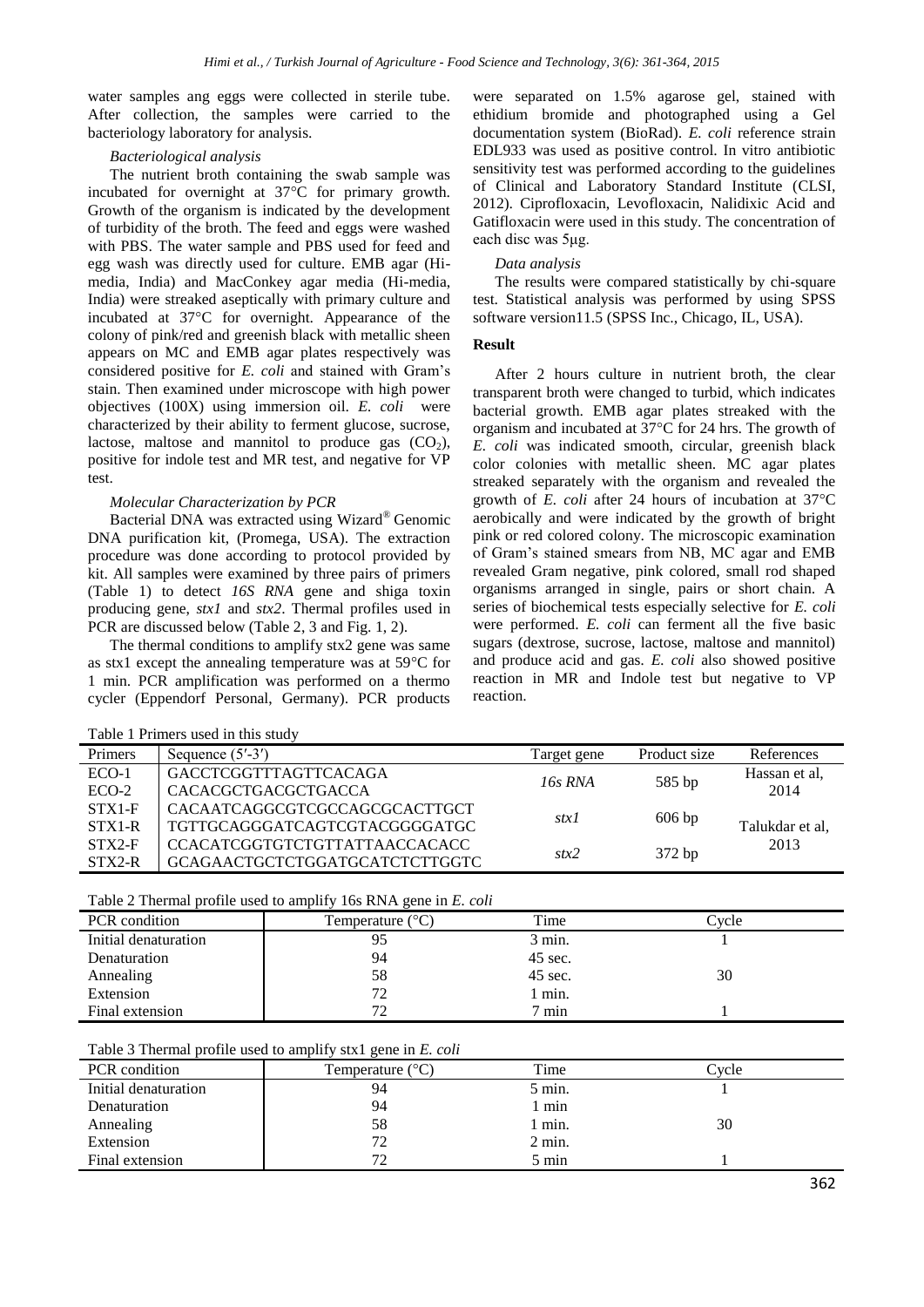| Table 4 Summary of the result |       |          |                           |  |  |  |
|-------------------------------|-------|----------|---------------------------|--|--|--|
| Sample                        | Total | Positive | P value (Chi-square test) |  |  |  |
| Cloacal swab                  | 60    | n        | P < 0.001(0)              |  |  |  |
| Egg                           | 60    | 60       |                           |  |  |  |
| Feed                          | 15    | 15       | $P < 0.001$ (0.000796)    |  |  |  |
| Water                         | L5    |          |                           |  |  |  |
| Total                         | 150   | 81       |                           |  |  |  |



 $1 \t2 \t3 \t4 \t5 \t6$  $7^{\circ}$ 8 372 bp  $250<sub>bp</sub>$ 

Fig. 1 Detection of *16s rRNA* gene in *E. coli*. Lane 1: 1 kb DNA ladder, Lane 2-6: Tested sample (*E. coli* positive), Lane 7: Positive control, Lane 8: Negative control.

Fig 2 Detection of *stx2* gene in *E. coli*. Lane 1: 1 kb DNA ladder, Lane 2: Positive control, Lane 3 - 7: Tested samples (stx2 gene positive) Lane 8: Negative control.

## *Detection of 16s RNA and shiga toxin producing gene in E. coli*

All 81 isolates were positive for *16SrRNA* of *E. coli*. The shiga toxin producing *stx2* gene was present in all isolated *E. coli*. But all samples were negative for the presence of *stx1* gene. Among four antibiotics, *E. coli*  were found 92.60% and 74.10% sensitive to Ciprofloxacin and Levofloxacin respectively.

Among 120 samples of cloacal swab and egg, 66 were *E. coli* positive. Which was about 55% of the total sample and presence of *E. coli* was significantly higher (P< 0.001) in egg than feed . On the other hand, *E. coli* were positively observed in15 feed and water samples of total 30. The prevalence is 50% and was statistically highly significant at P<0.001. (Table 4)

#### **Discussion**

STEC can cause diarrhea, bloody diarrhea and hemorrhagic colitis in humans. STEC infections also frequently result in hemolytic-uremic syndrome (HUS), a life-threatening condition characterized by hemolytic anemia, thrombocytopenia and renal failure (Tarr et al, 2005). Humans most frequently become infected with STEC by ingestion of contaminated food or water or by direct contact with animals, resulting in sporadic cases of disease or outbreaks, involving up to several thousand individuals (Karmali, 2004). Transmission of STEC occurs through contaminated foods, such as ground beef, through contaminated water and by person-to-person spread (Steinmuller et al, 2006). *E. coli* were found in cloacal swab 10%, egg 100%, feed 100% and water 00%). The growth of *E. coli* was indicated smooth, circular, greenish black color colonies with metallic sheen on EMB agar and bright pink or red colored colony on MC agar (Kalin et al*,* 2012, Hasina, 2006), Derakhshantar and Ghanbarpour, 2002). For the confirmation of the presence of *E. coli* in the samples ECO -1 and ECO-2 primer (Hassan et al, 2014) was used in the PCR. The shiga toxin producing *stx2* gene was detected by PCR. The isolates were sensitive to Ciprofloxacin and Levofloxacin. The possession of such factors by the *E. coli* isolates signifies the fact that the intermediate resistance organisms may gain resistance property due to the indiscriminate use of antibiotics. The *E. coli* should be considered as hazardous to health and advocate the preventing risk factors. However, in the present study Ciprofloxacin were proved to be the best antibiotics to treat *E. coli* infection since they were highly effective.

#### **Conclusion**

Feed is the main source of shiga toxin producing *E. coli* in poultry. The environmental condition of the farm may be a reason for the highest prevalence of the bacterium in poultry feed, which have been transmitted to human via egg if the egg is not washed properly before cook. The environment inside and outside of the farm should be kept clean and the feed supply should be carefully monitored. Pathogenic *E. coli* may produce disease in poultry if the immunity of poultry is reduced due to various reasons. Ciprofloxacin would be the choice